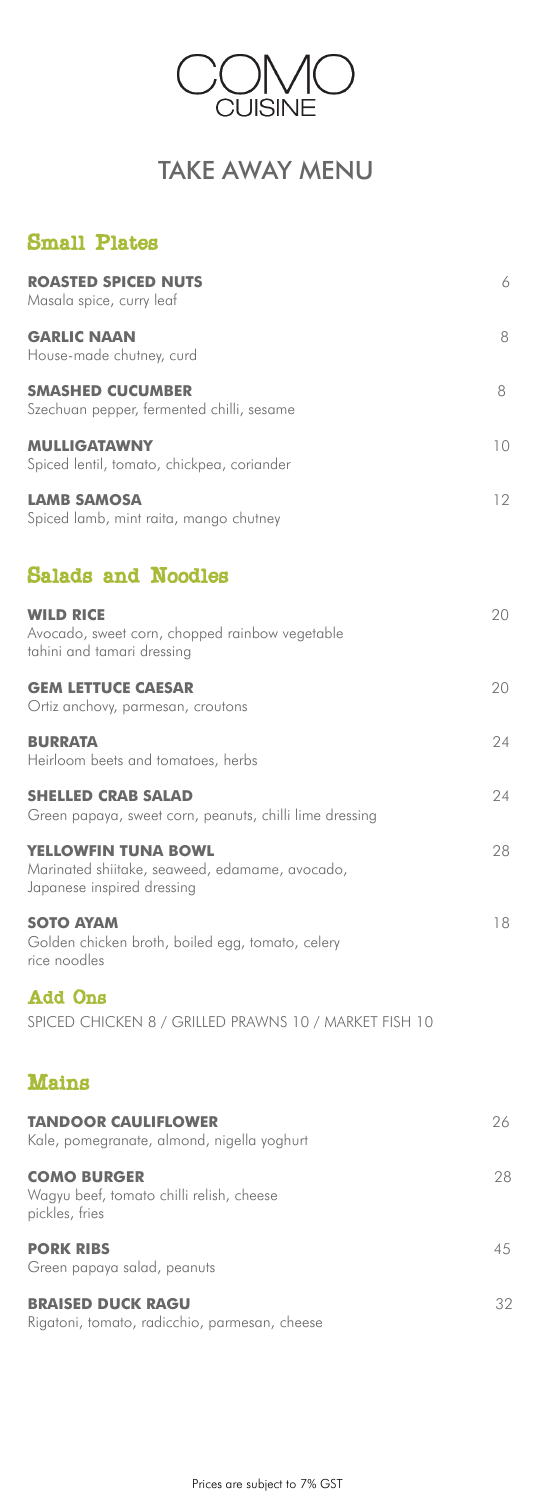

| <b>SNAPPER CURRY</b><br>Coconut, tomato, tamarind, okra, saffron rice                | 32 |
|--------------------------------------------------------------------------------------|----|
| <b>BUTTER CHICKEN</b><br>Masala chicken, tomato and cashew nut gravy<br>basmati rice | 30 |
| <b>BHUTANESE BEEF CURRY</b><br>Sundried chilli, brown rice                           | 32 |
| <b>VEGETABLE BRIYANI</b><br>Aromatic rice, pomegranate, yoghurt, guava salad         | 28 |
| <b>CHICKEN BIRYANI</b><br>Aromatic rice, pomegranate, yoghurt, guava salad           | 34 |
| <b>LOBSTER BIRYANI</b><br>Aromatic rice, pomegranate, yoghurt, guava salad           | 48 |

### Prices are subject to 7% GST Call us at  $+6581216120$  to place your orders

## Sides

| <b>BROCCOLINI</b><br>Garlic, chilli, lemon | 12 |
|--------------------------------------------|----|
| <b>POTATO PUREE</b><br>Olive oil           |    |

| <b>FRENCH FRIES</b> | 10 |
|---------------------|----|

..............

## Sweet Treats

| <b>ESPRESSO FUDGE BROWNIE</b><br>Strawberry, vanilla cream |  |
|------------------------------------------------------------|--|
| <b>STICKY RICE</b><br>Fresh mango, coconut cream, sesame   |  |
| <b>DATE PUDDING</b><br>Butterscotch sauce                  |  |

. . . . . . . . .